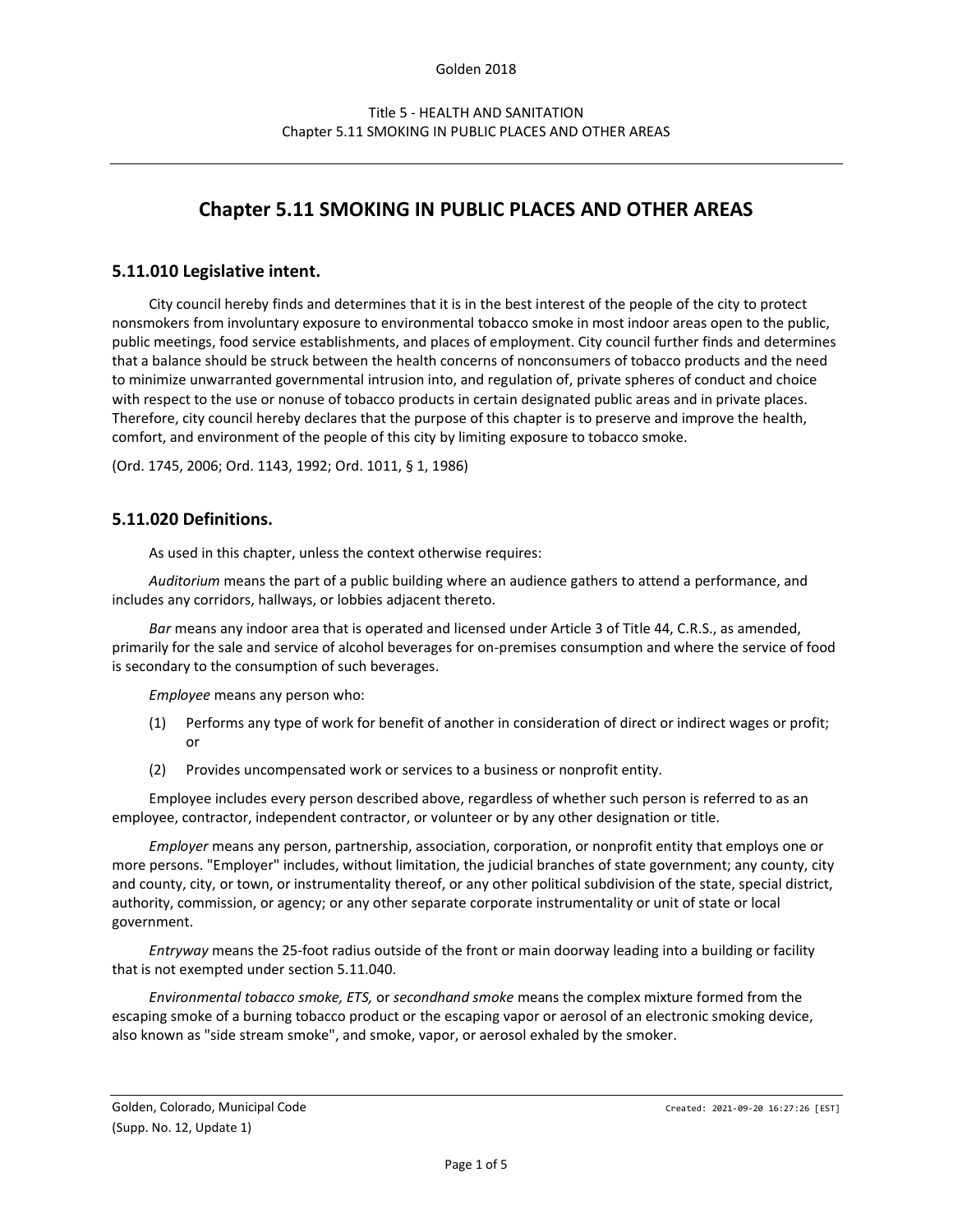*Food service establishment* means any indoor area or portion thereof in which the principal business is the sale of food for on-premises consumption. The term includes, without limitation, restaurants, cafeterias, coffee shops, diners, sandwich shops, and short-order cafes.

*Indoor area* means any enclosed area or portion thereof. The opening of windows or doors, or the temporary removal of wall panels, does not convert an indoor area into an outdoor area.

*Place of employment* means any indoor area or portion thereof under the control of an employer in which employees of the employer perform services for, or on behalf of, the employer.

*Playground* means that area within a park owned or operated by the City of Golden containing equipment or facilities designed for children's play.

*Public building* means any building owned or operated by:

- (a) The state, including the legislative, executive, and judicial branches of state government;
- (b) Any county, city and county, city, or town, or instrumentality thereof, or any other political subdivision of the state, a special district, an authority, a commission, or an agency; or
- (c) Any other separate corporate instrumentality or unit of state or local government.

*Public meeting* means any meeting open to the public pursuant to chapter 1.03 of the Code and Part 4 of Article 6 of Title 24, C.R.S.

*Smoke-free work area* means an indoor area in a place of employment where smoking is prohibited under this chapter.

*Smoking* means the burning of a lighted cigarette, cigar, pipe, or any other matter or substance that contains tobacco, marijuana, or the active use of an electronic smoking device.

*Tobacco* means cigarettes, cigars, cheroots, stogies, and periques; granulated, plug cut, crimp cut, ready rubbed, and other smoking tobacco; snuff and snuff flour; cavendish; plug and twist tobacco; fine-cut and other chewing tobacco; shorts, refuse scraps, clippings, cuttings, and sweepings of tobacco; and other kinds and forms of tobacco, prepared in such manner as to be suitable for chewing or for smoking in a cigarette, pipe, or otherwise, or both for chewing and smoking. "Tobacco" also includes cloves and any other plant matter or product that is packaged for smoking. "Tobacco" includes tobacco prepared, treated, or modified in such a manner that it may be ingested through the use of an electronic smoking device.

*Tobacco business* means a sole proprietorship, corporation, partnership, or other enterprise engaged primarily in the sale, manufacture, or promotion of tobacco, tobacco products, or smoking devices or accessories, either at wholesale or retail, and in which the sale, manufacture, or promotion of other products is merely incidental.

*Work area* means an area in a place of employment where one or more employees are routinely assigned and perform services for or on behalf of their employer.

*Electronic smoking device* means any electronic oral device such as one composed of a heating element, battery, and/or electronic circuit which provides a vapor of nicotine, vapor of a solution including nicotine, or aerosol of a solution including nicotine, or any other substance for inhalation. This term shall include every variation and type of such devices whether they are manufactured, distributed, marketed, or sold as an electronic cigarette, an electronic cigar, an electronic cigarillo, an electronic pen, an electronic pipe, or an electronic hookah or any other product name or descriptor. The term "electronic smoking device" does not include any device specifically approved by the United States Food and Drug Administration for use in reducing, treating or eliminating nicotine or tobacco dependence, or for any other medical purposes, when such a device is being marketed and sold solely for such approved purpose.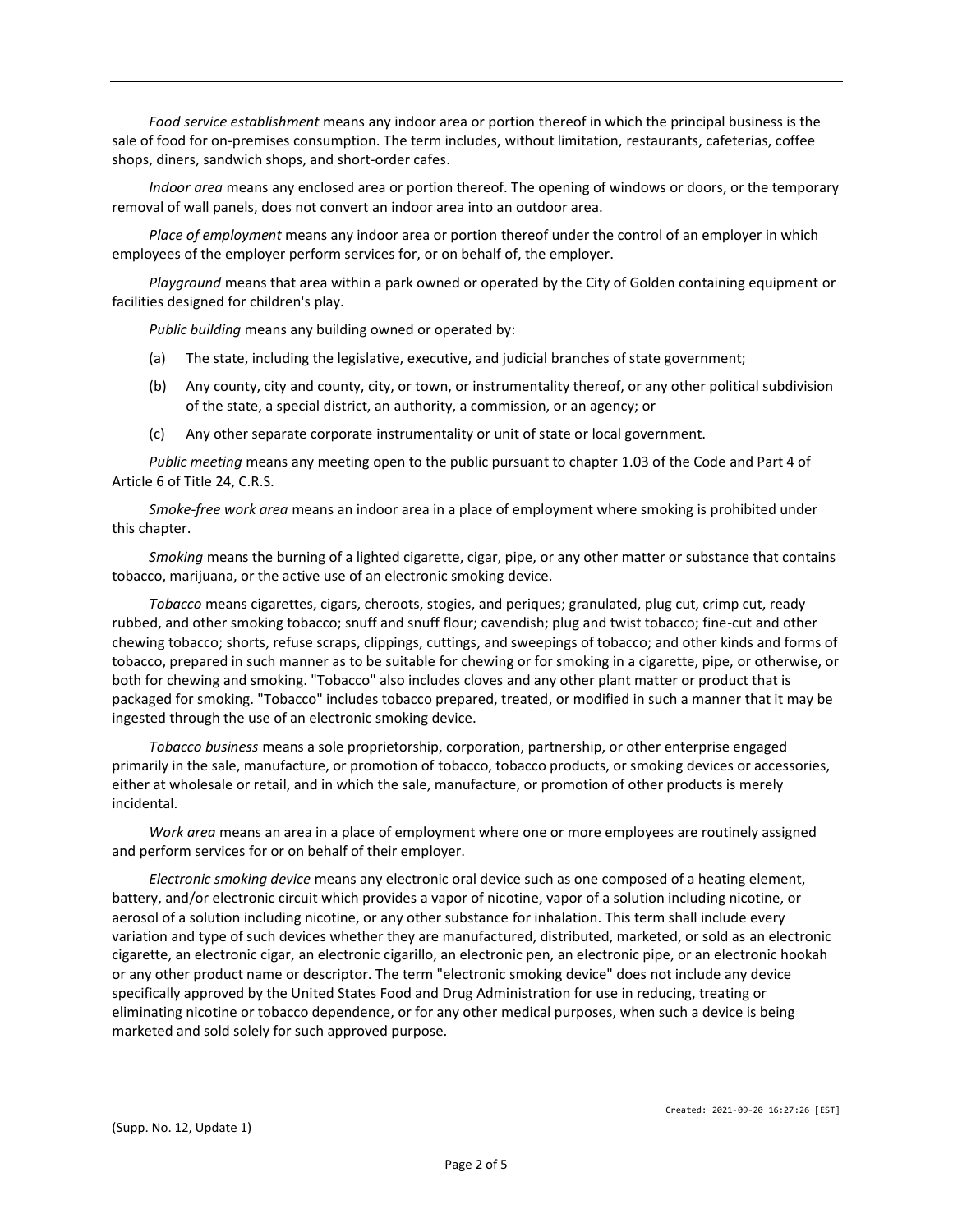( Ord. No. 2085, § 4, 8-23-2018 ; Ord. 1985, § 1, 2014; Ord. 1886, § 1, 2010; Ord. 1823, § 1, 2008; Ord. 1745, 2006; Ord. 1143, 1992; Ord. 1011, § 1, 1986)

### **5.11.030 General smoking restrictions.**

- (1) Except as provided in section 5.11.040 and in order to reduce the levels of exposure to environmental tobacco and marijuana smoke, smoking shall not be permitted and no person shall smoke in any indoor area, including, but not limited to:
	- (a) Public meeting places;
	- (b) Elevators;
	- (c) Government-owned or operated means of mass transportation, including, but not limited to, buses, vans, and trains;
	- (d) Taxicabs and limousines;
	- (e) Grocery stores;
	- (f) Gymnasiums;
	- (g) Jury waiting and deliberation rooms;
	- (h) Courtrooms;
	- (i) Child day care facilities;
	- (j) Health care facilities including hospitals, health care clinics, doctor's offices, and other health care related facilities;
	- (k) 1. Any place of employment that is not exempted.
		- 2. In the case of employers who own facilities otherwise exempted from this subsection, each such employer shall provide a smoke-free work area for each employee requesting not to have to breathe environmental tobacco smoke. Every employee shall have a right to work in an area free of environmental tobacco smoke.
	- (l) Food service establishments;
	- (m) Bars;
	- (n) Indoor sports arenas;
	- (o) Restrooms, lobbies, hallways, and other common areas in public and private buildings, condominiums, and other multiple-unit residential facilities;
	- (p) Restrooms, lobbies, hallways, and other common areas in hotels and motels, and in at least 75 percent of the sleeping quarters within a hotel or motel that are rented to quests;
	- (q) Bowling alleys;
	- (r) Billiard or pool halls;
	- (s) The common areas of retirement facilities, publicly owned housing facilities, and nursing homes, not including any resident's private residential quarters;
	- (t) Public buildings;
	- (u) Auditoria;
	- (v) Theaters;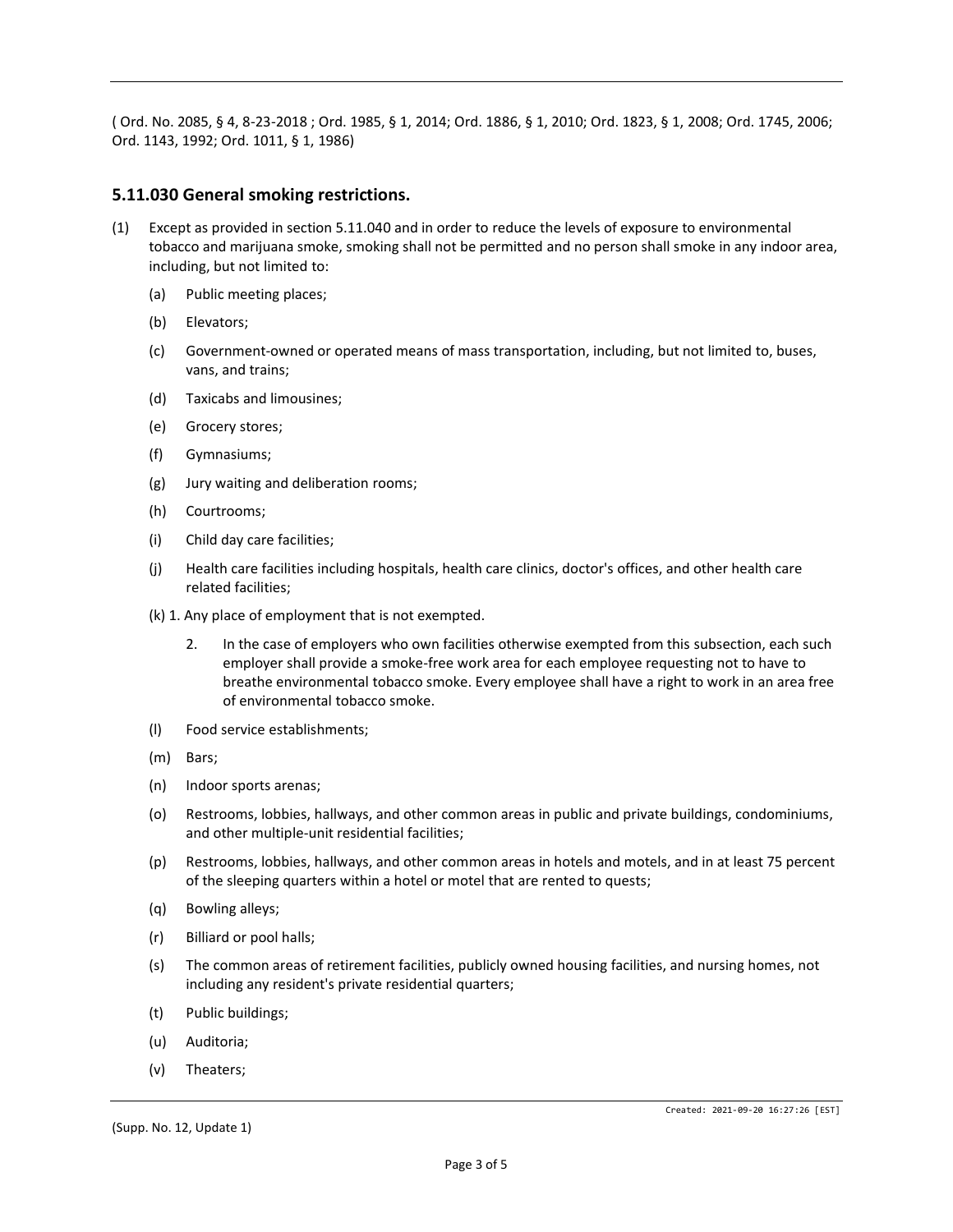- (w) Museums;
- (x) Libraries;
- (y) Public and nonpublic schools;
- (z) Other educational and vocational institutions;
- (aa) Any retail tobacco business.
- (2) Except as provided in section 5.11.040, and in order to reduce the levels of exposure to environmental tobacco and marijuana smoke, smoking shall not be permitted and no one shall smoke in any of the following areas:
	- (a) All City of Golden owned or controlled parks, open space, indoor or outdoor pools and associated spectator areas, indoor or outdoor sport or athletic fields and associated spectator areas, indoor or outdoor water parks and associated spectator areas, not including smoking areas designated and posted by the city manager or his/her designee, pursuant to subsection (ii) below;
	- (b) On City of Golden owned or controlled property that is within 25 feet of any City of Golden owned or controlled portion of the Kinney Run Trail, Cressman Gulch Trail, Tucker Gulch Trail, Clear Creek Trail, US 6/SH-93 Trail, or any other City of Golden owned or controlled trail, biking path, or walking path;
	- (c) Within 25 feet of, any playground located within a City of Golden Park;
	- (d) The Fossil Trace Golf Course and associated grounds and facilities, including the club house, driving ranges and practice facilities, but not to include the actual course of play, or outdoor smoking areas near the clubhouse as designated and posted by the city manager or his/her designee, in their discretion;
	- (e) All outdoor areas in the Clear Creek RV Park, not including smoking areas designated and posted by the city manager or his/her designee, in their discretion;
	- (f) On any public right-of-way within 25 feet of the outdoor seating areas of any business that are located on any public right-of-way:
	- (g) All public transit waiting areas;
	- (h) Any parking structures;
	- (i) Any event for which any city street, right-of-way, park, or parking lot, in nonresidential zone districts that are closed by the city in order to accommodate special events, not including smoking areas designated and posted by the city manager or his/her designee, in their discretion;
	- (j) All public sidewalks and rights-of-way in the Washington Street Downtown Area, defined as the area along both sides of Washington Avenue between 10th Street and 14th Street, the area on along both sides of 12th Street between Arapahoe Street and Ford Street, and the area on along both sides of 13th Street between Arapahoe Street and Ford Street; and
	- (k) The entryways of all buildings and facilities to which this section applies.
- (3) Violations of this section shall be an administrative violation subject to the provisions of section 8.25 of the Golden Municipal Code.

( Ord. No. 2083, § 1, 8-23-2018 ; Ord. 1985, § 2, 2014; Ord. 1886, §§ 2—4, 2010; Ord. 1745, 2006; Ord. 1143, 1992; Ord. 1011, § 1, 1986)